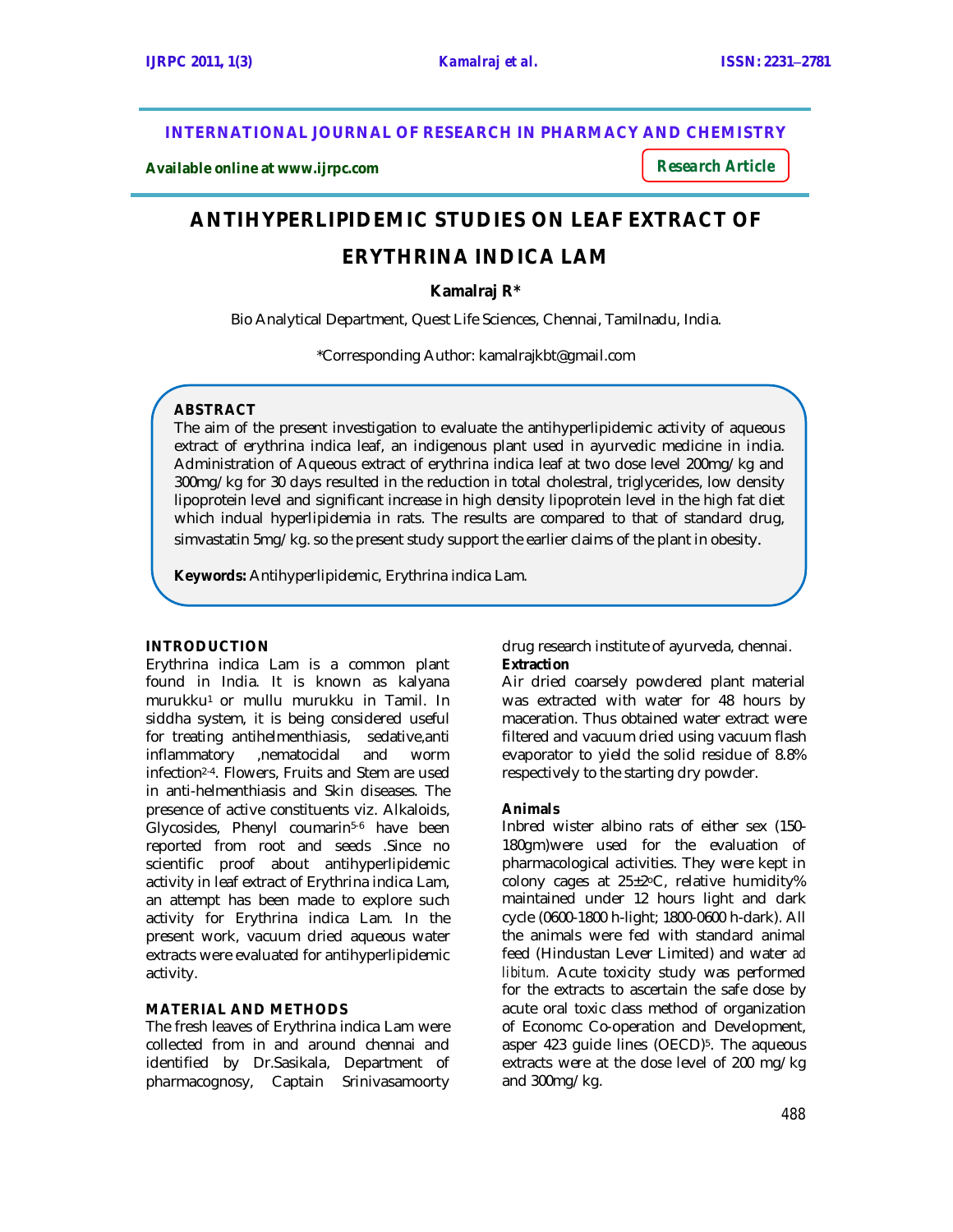#### **Drugs And Chemicals**

Simvastatin was purchased from Dr.Reddy's laboratories Ltd. Hydrabed, India. Cholestrol was procured from Nice Chemicals pvt Ltd, Cochin. Kits for triglyceride, Cholestrol, Low density lipoprotein (LDL) and High density lipoprotein (HDL) were purchased from Qualigens Diagnostics, and the manufacturer's guidelines were followed.

Both the test and the standard drugs were administered in the form of suspension using 0.1% carboxy methyl cellulose as vehicle.

#### **Antilipidemic Activity**

Antilipidemic activity of the extracts was evaluated by comparing the reduction in total cholestral, triglyceride, low density lipoprotein level and significant increase in high density lipoprotien level. For that purposes following experimental procedure are used.

#### **Methods**

The animals were divided into five groups of six each, marked to individual identification and kept in their cages. They are

Group A: Normal diet and water (control)

Group B: 1% Cholesterol enriched diet for 8weeks (Cholesterol)

Group C: 1% Cholesterol enriched diet + Standard drug (Simvastatin)

Group D: 1% Cholesterol enriched diet + Test drug I (200mg/kg)

Group E: 1% Cholesterol enriched diet + Test drug I(300mg/kg).

The normal pellet diet was grinding to fine particals and given to group A. To the fine particals add 1% cholesterol and 10% ground nut oil and given to group B, C, D and E .

Simvastatin at a dose of 5mg/kg/bw/day and water extract of erythrina indica leaf at two dose level 200mg/kg/bw/day and 300mg/kg/bw/day. Administered orally with help of oral Catheter tube to the C, D and E groups respectively.Continued for 8 weeks. Animals are starved overnight before collecting blood on 8th week. Blood samples of 2ml is withdrawn from rat using heparinised tubes and separate plasma/serum within 30 min of collecting blood by using a refrigerated centrifuge at 3000 rpm/10 min for estimation of the following biochemical parameters as per the standard6-7method. Serum Total Cholesterol (TC), Serum Triglycerides (TG), Serum HDL Cholesterol (HDL-C), Serum LDL Cholesterol (LDL-C)

#### **Calculation**

#### **Serum LDL cholesterol = Total Cholestrol {HDL-C-TG/5} Statistical analysis**

All the grouped data were statically evaluated and the significant of various treatment was calculated using student's t-test data. All the results were expressed as mean  $\pm$  S.D. From 6 rat in each group.

| Group                         | TC.              | ТG              | HDL-C           | LDL-C          |
|-------------------------------|------------------|-----------------|-----------------|----------------|
|                               | (mg/d1SEM)       | (mg/d1SEM)      | (mg/d1SEM)      | (mg/d1SEM)     |
| A(control)                    | 64.831           | 90.08           | 21.892          | 22.332         |
| B(cholestrol)                 | $125.5 + 2.10$   | 187.66+2.85     | $51.5 + 1.25$   | $71.5 + 2.10$  |
| C(Simvastatin-5mg/kg)         | $91.50 + 1.85$   | $96.02 + 1.87$  | $17.50 + 1.10$  | $53.33 + 1.27$ |
| $D(Test drug- I(200mg/kg))$   | $94.16 \pm 1.76$ | $116.83 + 2.43$ | $17.83 + 0.98$  | $50.20 + 1.66$ |
| $E(Test drug - II(300mg/kg))$ | $90.5 + 1.42$    | $139.0 + 1.75$  | $15.5 \pm 0.87$ | $46.5 + 1.16$  |

**Table 1: Screening of Hypolilidemic Activity of Erythrina Indica Leaf Extract**

#### **RESULT AND DISCUSSION**

In the 8 week of study period, serum TC was significantly (p<0.001)high in group cholesterol, group simvastatin and test groups, when compared to group control.

As there was no significant difference in serum Total Cholestrol[TC], Triglycerides[TG], High density cholesterol[HDL-C] and low density lipoprotein cholesterol[LDL-C],